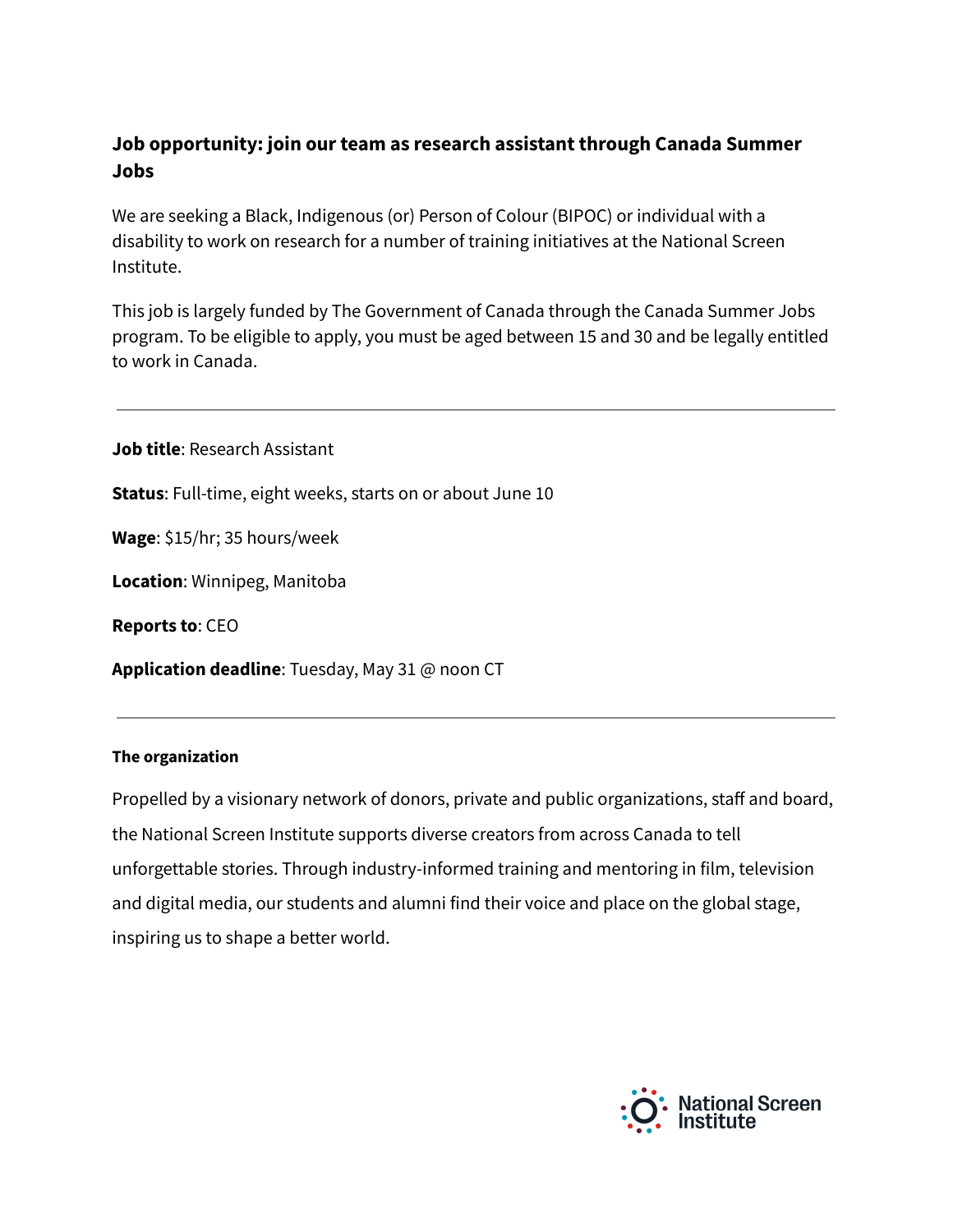The ideal candidate values equity, diversity and inclusion, and is knowledgeable about these issues. They will be a supporter of the **values which guide the work of the [National](https://nsi-canada.ca/about/) Screen [Institute](https://nsi-canada.ca/about/)**.

Work will be done from home with possible occasional small team meetings in person (subject to public health regulations.) All employees are required to be fully vaccinated and able to provide official verification before their first day of hire.

#### **Overview**

Reporting to the CEO, under the supervision of the director of operations and director of partner support, the research assistant will provide support to the administrative, communications and business development departments.

## **Responsibilities**

- Working with the administrator of programs and operations and the outreach and engagement lead, research and add contact information to a corporate database.
- Research and identify potential applicants for a Manitoba community film initiative.
- Research funding sources and organizations working with new Canadians for an upcoming filmmaking initiative designed for immigrants / refugees.
- Assist the director of partner support with research on potential funders, updates to funding information, community organizations and other key outreach contacts.
- Other tasks as required.

### **Skills and experience**